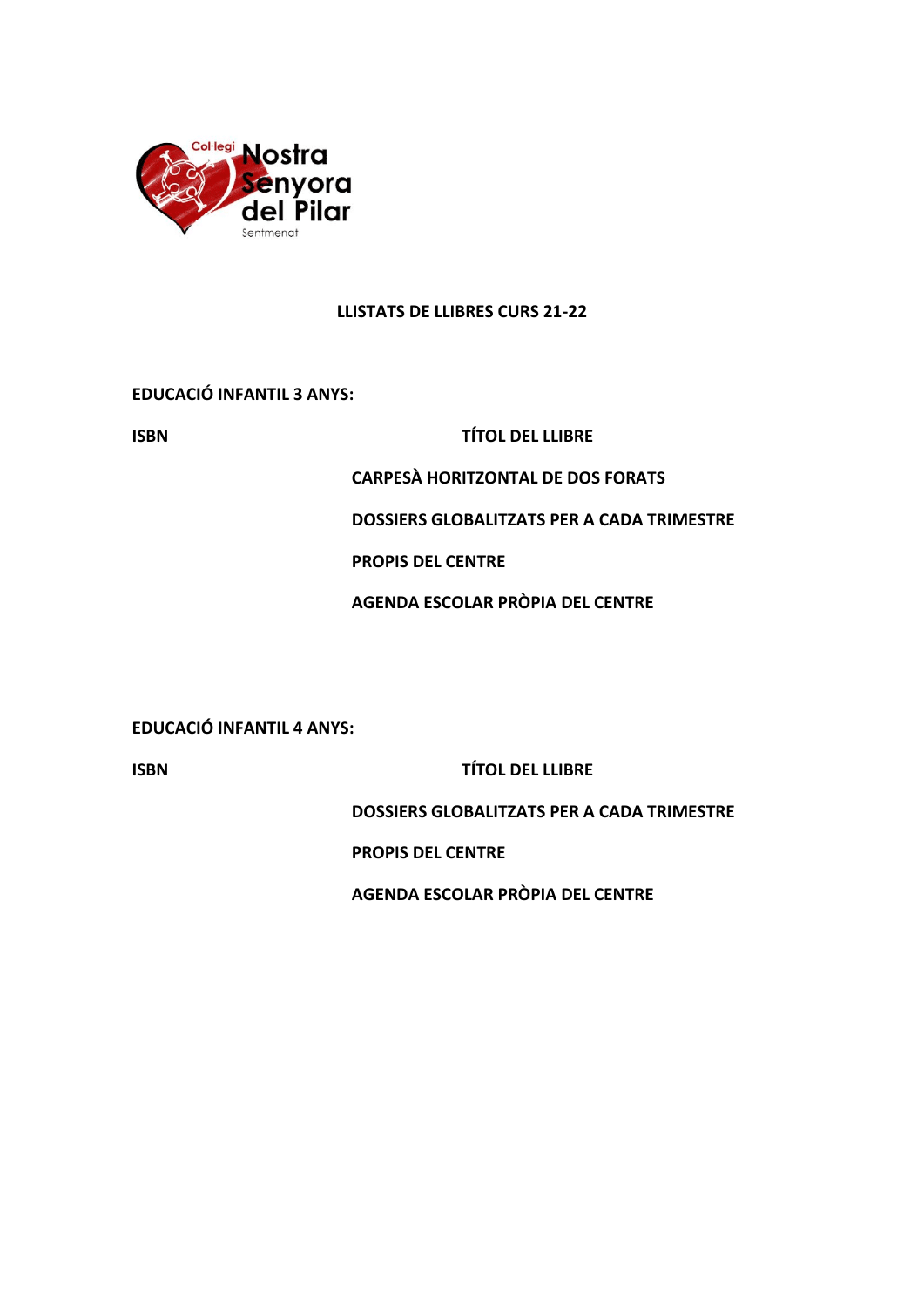**EDUCACIÓ INFANTIL 5 ANYS:**

| <b>ISBN</b>   | <b>TÍTOL DEL LLIBRE</b>                         |
|---------------|-------------------------------------------------|
| 9788468332680 | <b>LLIBRE DE LECTURA 1 EDB</b>                  |
| 9788468332697 | <b>LLIBRE DE LECTURA 2 EDB</b>                  |
| 9788466140492 | <b>PROJECTE RIALLES 5 ANYS PRIMER TRIMESTRE</b> |
| 9788466140508 | <b>PROJECTE RIALLES 5 ANYS SEGON TRIMESTRE</b>  |
| 9788466140515 | <b>PROJECTE RIALLES 5 ANYS TERCER TRIMESTRE</b> |
|               | AGENDA ESCOLAR PRÒPIA DEL CENTRE                |
|               | DOSSIERS DE TREBALL GLOBALITZATS PER A CADA     |
|               | <b>TRIMESTRE PROPIS DEL CENTRE</b>              |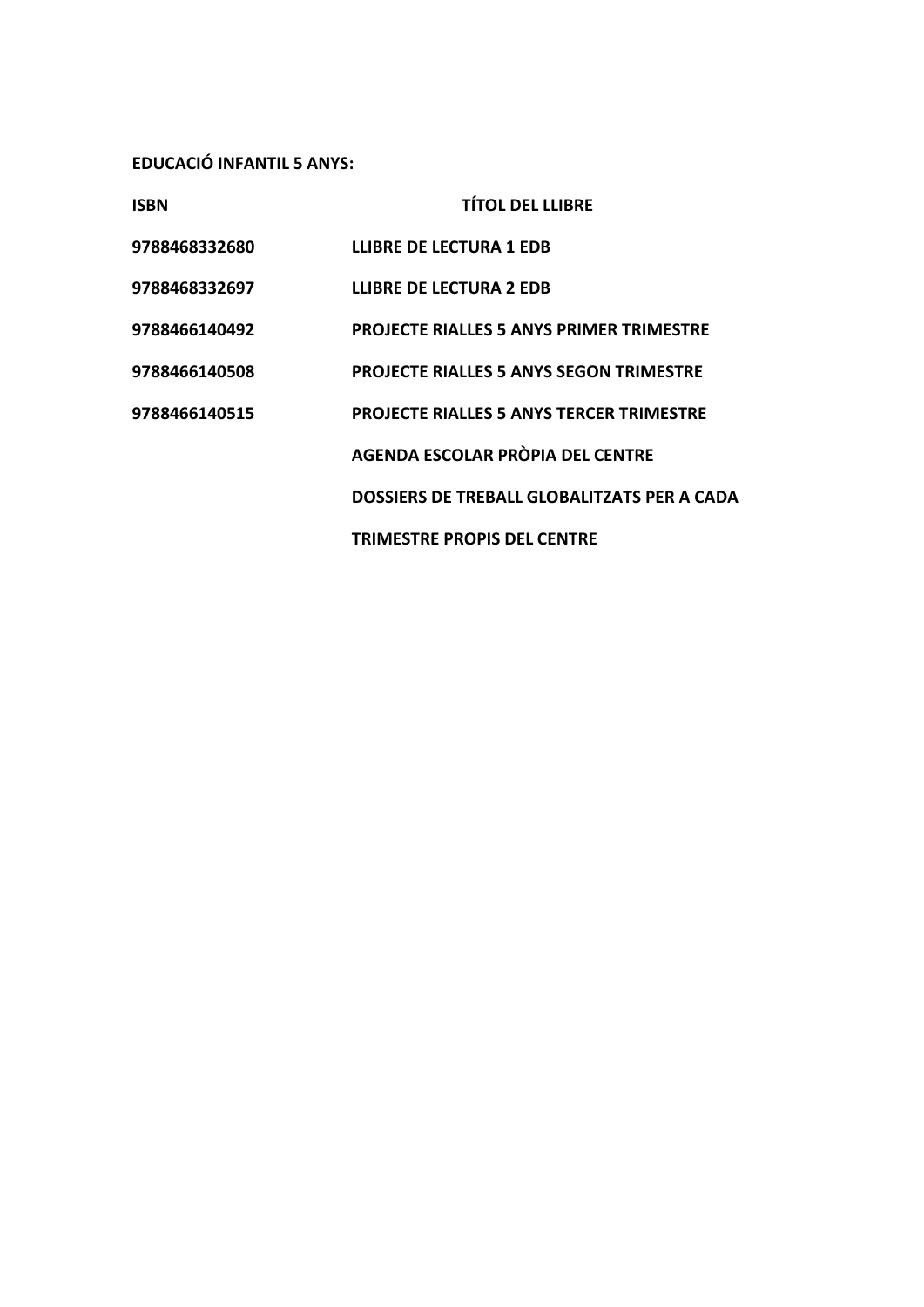**EDUCACIÓ PRIMÀRIA 1r. CURS:**

| 9788466134323 | <b>LLENGUA CATALANA</b>                      |
|---------------|----------------------------------------------|
| 9788466134330 | <b>LENGUA CASTELLANA</b>                     |
| 9788466134347 | <b>MATEMATIQUES</b>                          |
| 9788466134354 | <b>CONEIXEMENT DEL MEDI</b>                  |
| 9788466134361 | <b>MÚSICA</b>                                |
| 9788466140324 | <b>RELIGIÓ</b>                               |
| 9788466134385 | <b>SUPERCOMPETENTS CATALÀ 1</b>              |
| 9788466134392 | <b>SUPERCOMPETENTS CATALÀ 2</b>              |
| 9788466134408 | <b>SUPERCOMPETENTS CATALÀ 3</b>              |
| 9788466134477 | <b>SUPERCOMPETENTS MATEMATIQUES 1</b>        |
| 9788466134485 | <b>SUPERCOMPETENTS MATEMATIQUES 2</b>        |
| 9788466134491 | <b>SUPERCOMPETENTS MATEMATIQUES 3</b>        |
| 9788466134507 | <b>SUPERCOMPETENTS MEDI 1</b>                |
| 9788466134514 | <b>SUPERCOMPETENTS MEDI 2</b>                |
| 9788466134521 | <b>SUPERCOMPETENTS MEDI3</b>                 |
| 9780194503112 | ROOFTOPS 1 ACTIVITY BOOK OXFORD ENGLISH      |
| 9788466134446 | <b>SUPERCOMPETENTS CASTELLÀ 1</b>            |
| 9788466134453 | <b>SUPERCOMPETENTS CASTELLÀ 2</b>            |
| 9788466134460 | <b>SUPERCOMPETENTS CASTELLA 3</b>            |
|               | <b>DOSSIERS DE TREBALL PROPIS DEL CENTRE</b> |
|               |                                              |

**AGENDA ESCOLAR PRÒPIA DEL CENTRE**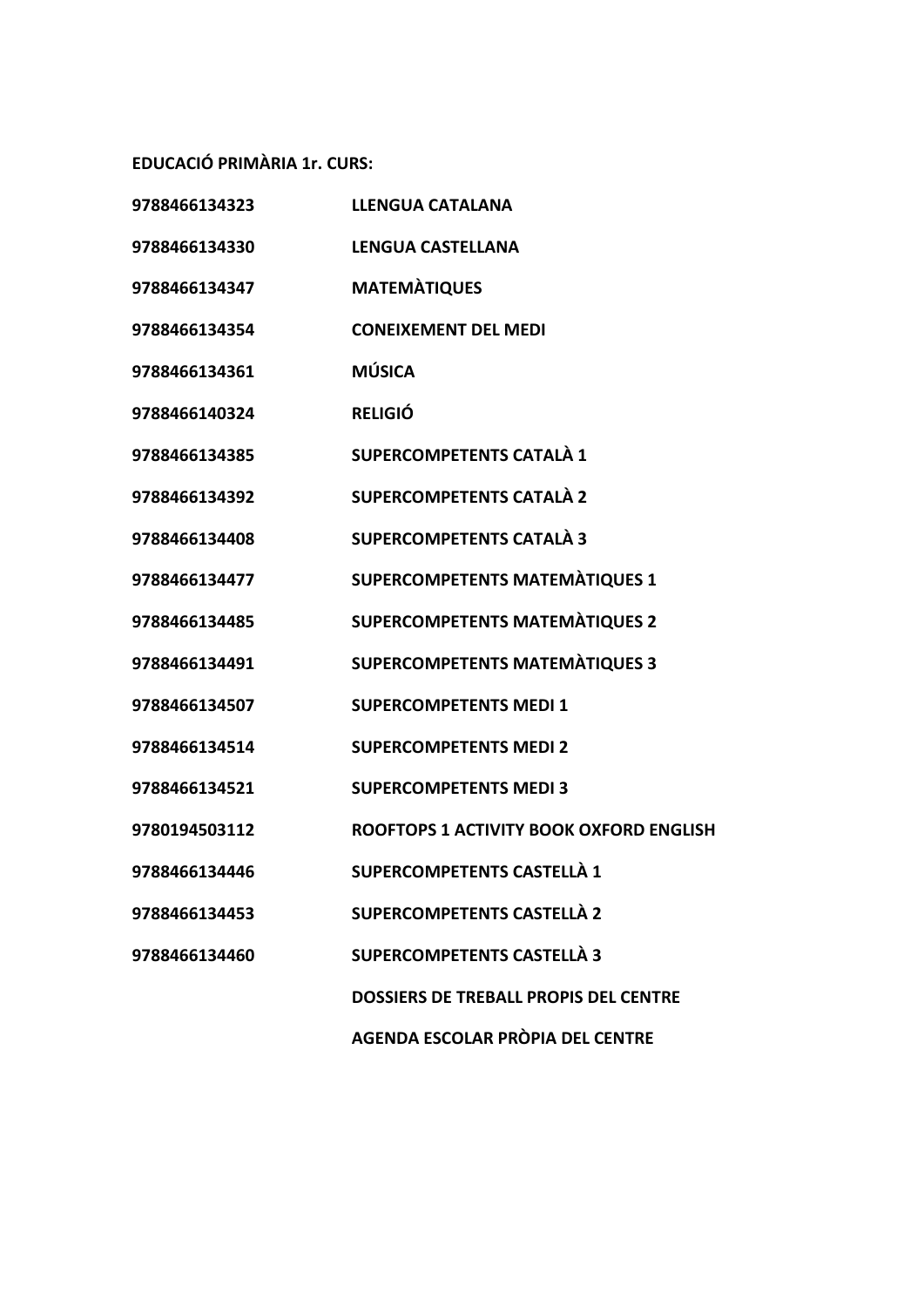## **EDUCACIÓ PRIMÀRIA 2n. CURS**

| <b>ISBN</b>   | <b>TÍTOL DEL LLIBRE</b>                      |
|---------------|----------------------------------------------|
| 9788466137805 | <b>LLENGUA CATALANA</b>                      |
| 9788466137843 | <b>LENGUA CASTELLANA</b>                     |
| 9788466137881 | <b>MATEMATIQUES</b>                          |
| 9788466137928 | <b>CONEIXEMENT DEL MEDI</b>                  |
| 9788466137799 | <b>MÚSICA</b>                                |
| 9788466140331 | <b>RELIGIÓ</b>                               |
| 9788466137812 | <b>SUPERCOMPETENTS CATALÀ 1</b>              |
| 9788466137829 | <b>SUPERCOMPETENTS CATALÀ 2</b>              |
| 9788466137836 | <b>SUPERCOMPETENTS CATALÀ 3</b>              |
| 9788466137850 | <b>SUPERCOMPETENTS CASTELLÀ 1</b>            |
| 9788466137867 | <b>SUPERCOMPETENTS CASTELLÀ 2</b>            |
| 9788466137874 | <b>SUPERCOMPETENTS CASTELLÀ 3</b>            |
| 9788466137898 | <b>SUPERCOMPETENTS MATEMATIQUES 1</b>        |
| 9788466137904 | <b>SUPERCOMPETENTS MATEMÀTIQUES 2</b>        |
| 9788466137911 | <b>SUPERCOMPETENTS MATEMÀTIQUES 3</b>        |
| 9788466137935 | <b>SUPERCOMPETENTS MEDI 1</b>                |
| 9788466137942 | <b>SUPERCOMPETENTS MEDI 2</b>                |
| 9788466137959 | <b>SUPERCOMPETENTS MEDI3</b>                 |
| 9780194503273 | ROOFTOPS 2 ACTIVITY BOOK ENGLISH ED. OXFORD  |
|               | <b>DOSSIERS DE TREBALL PROPIS DEL CENTRE</b> |
|               | AGENDA ESCOLAR PRÒPIA DEL CENTRE             |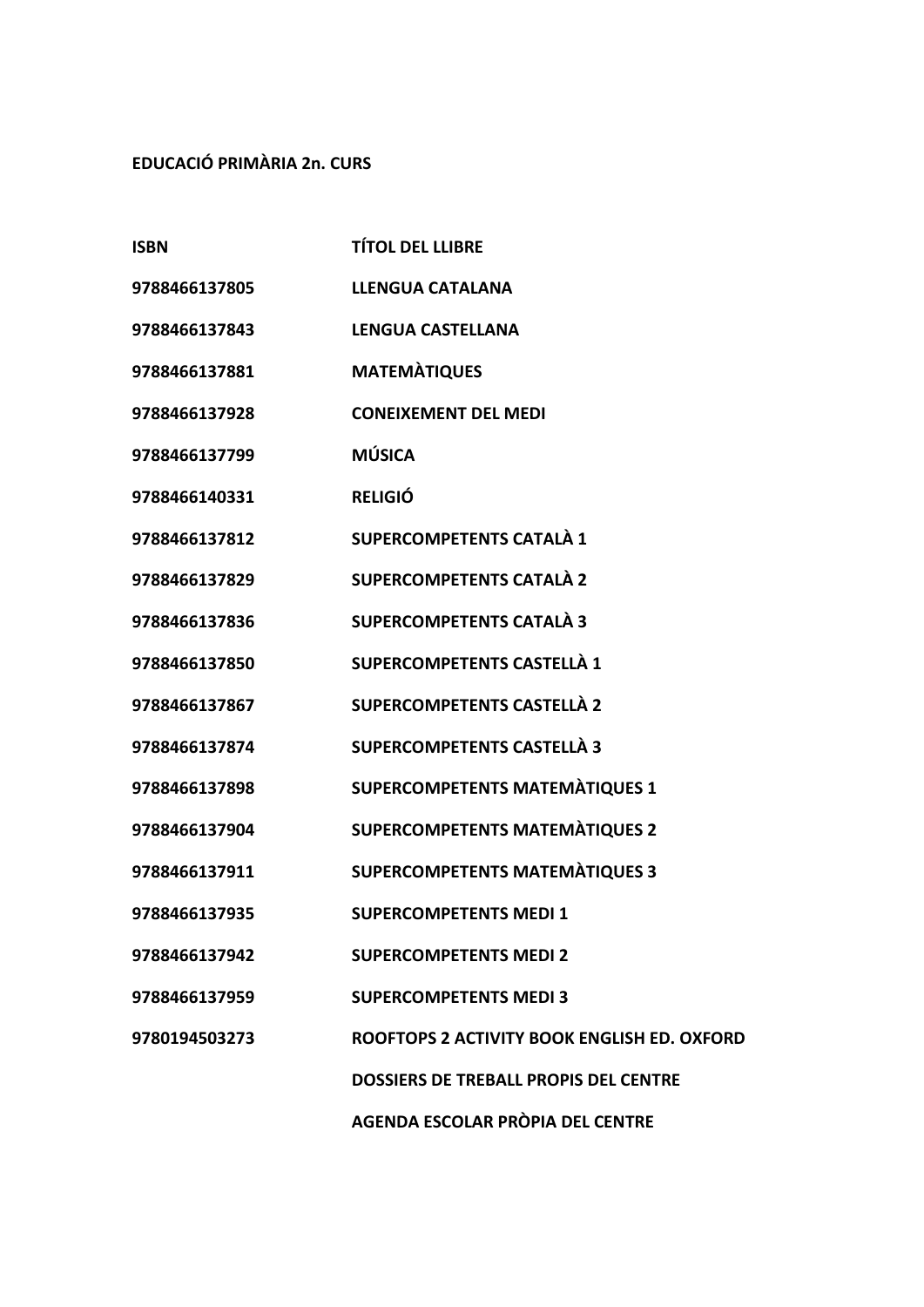# **EDUCACIÓ PRIMÀRIA 3r. CURS**

**ISBN TÍTOL DEL LLIBRE**

| 9788466135801 | SUPERCOMPETENTS CONEIXEMENT DEL MEDI         |
|---------------|----------------------------------------------|
| 9788466134613 | <b>MÚSICA</b>                                |
| 9788466134637 | <b>SUPERCOMPETENTS CATALA</b>                |
| 9788466134651 | SUPERCOMPETENTS CASTELLA                     |
| 9788466134675 | <b>SUPERCOMPETENTS MATEMÀTIQUES</b>          |
| 978019416735  | ROOFTOPS 3 ACTIVITY BOOK ED.OXFORD           |
|               | <b>DOSSIERS DE TREBALL PROPIS DEL CENTRE</b> |
|               | AGENDA ESCOLAR PRÒPIA DEL CENTRE             |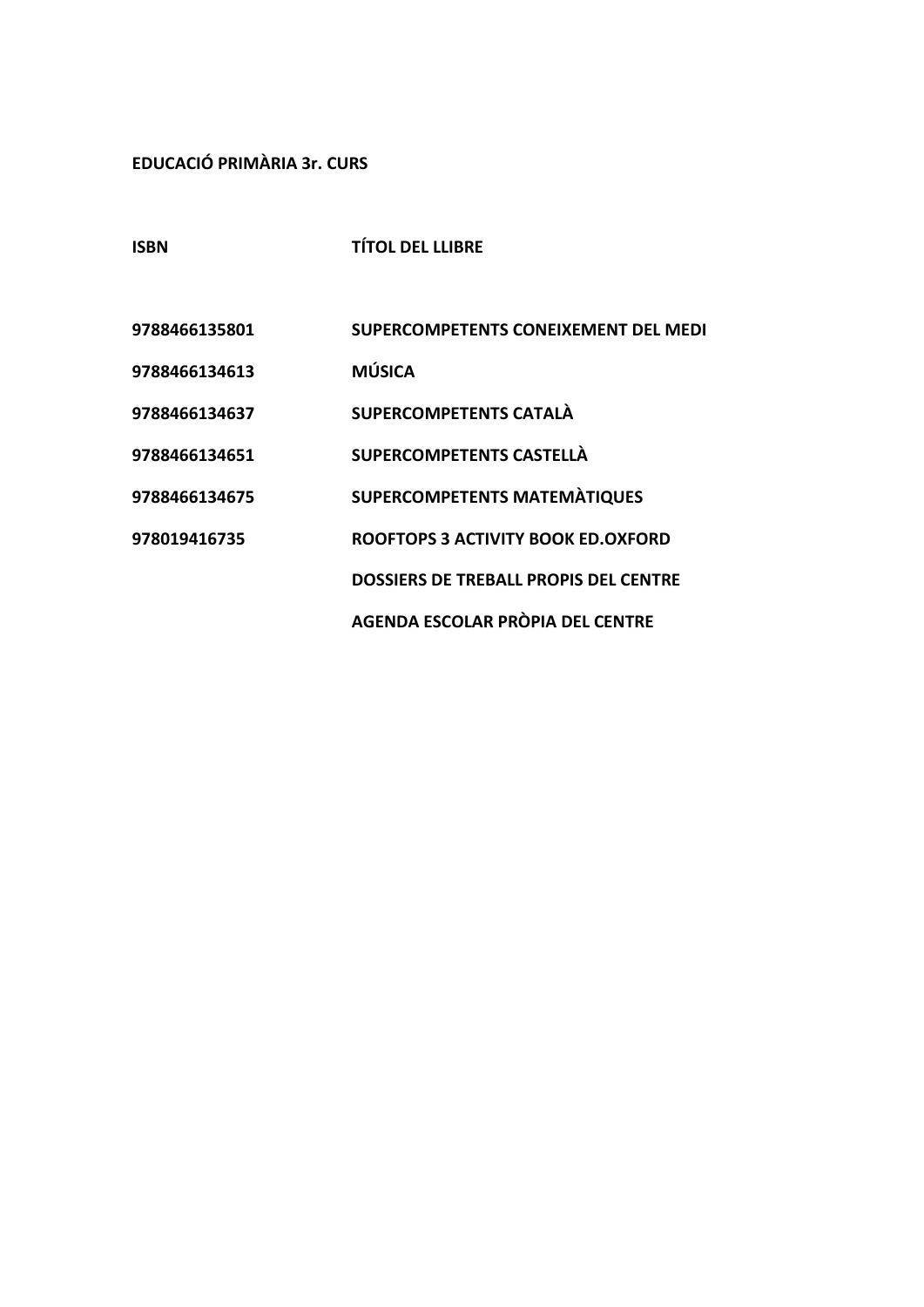**EDUCACIÓ PRIMÀRIA 4t. CURS**

**ISBN TÍTOL DEL LLIBRE**

| 9788466138079 | <b>SUPERCOMPETENTS MATEMATIQUES</b>          |
|---------------|----------------------------------------------|
| 9788466138023 | <b>SUPERCOMPETENTS LLENGUA CATALANA</b>      |
| 9788466138048 | <b>SUPERCOMPETENTS LENGUA CASTELLANA</b>     |
| 9788466138109 | <b>SUPERCOMPETENTS MEDI</b>                  |
| 9788466137966 | <b>MÚSICA</b>                                |
| 9780194167918 | ROOFTOPS ACTIVITY BOOK ENGLISH ED. OXFORD    |
|               | <b>DOSSIERS DE TREBALL PROPIS DEL CENTRE</b> |
|               | AGENDA ESCOLAR PRÒPIA DEL CENTRE             |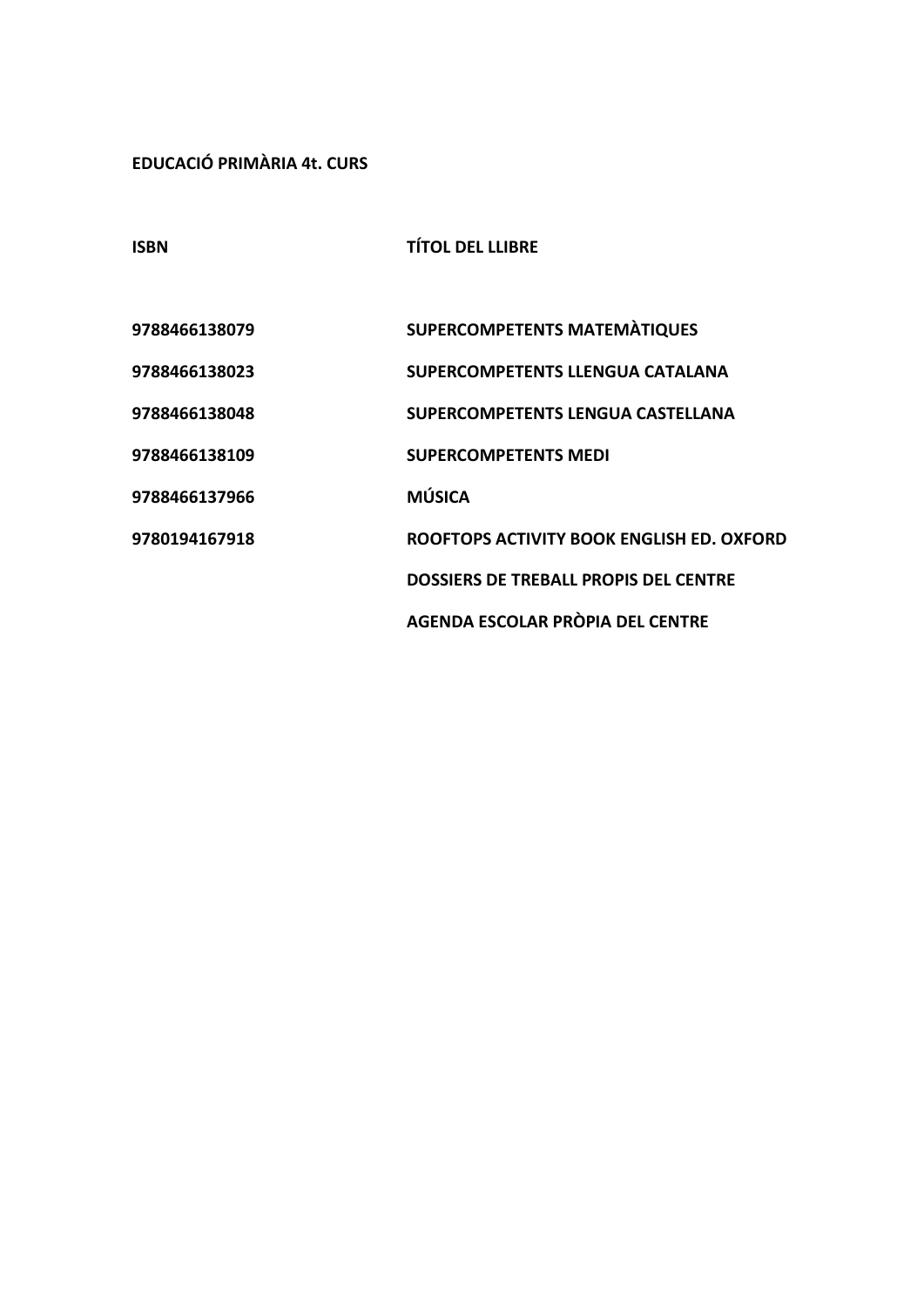**EDUCACIÓ PRIMÀRIA 5è. CURS**

| <b>ISBN</b>   | <b>TÍTOL DEL LLIBRE</b>                   |
|---------------|-------------------------------------------|
|               |                                           |
| 9788466134835 | SUPERCOMPETENTS MATEMATIQUES              |
| 9788466134774 | <b>SUPERCOMPETENTS LLENGUA CATALANA</b>   |
| 9788466134804 | SUPERCOMPETENTS LENGUA CASTELLANA         |
| 9788466135856 | <b>SUPERCOMPETENTS MEDI</b>               |
| 9780194503686 | ROOFTOPS 5 ACTIVITY BOOK ENGLISH E.OXFORD |
|               | DOSSIERS DE TREBALL PROPIS DEL CENTRE     |
|               | AGENDA ESCOLAR PRÒPIA DEL CENTRE          |